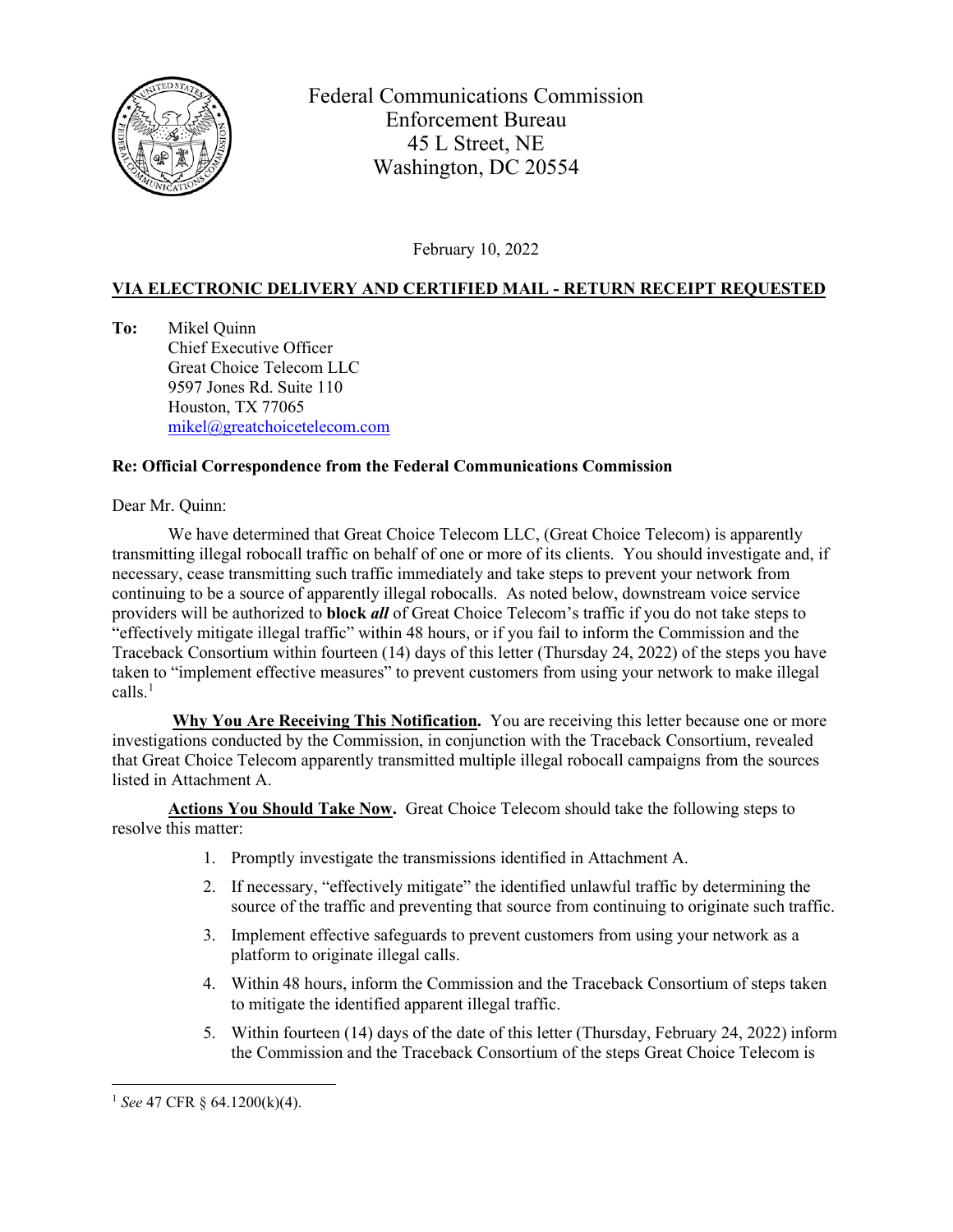taking to prevent customers from using its network to transmit illegal robocalls.<sup>[2](#page-1-0)</sup> You must also include a declaration attesting to the truthfulness and accuracy of your response under section 1.17 of the Commission's rules.<sup>[3](#page-1-1)</sup> Failure to provide this information within 14 days shall be equivalent to having failed to put effective measures in place. $4$ 

**Consequences for Failure to Comply.** If after 48 hours of issuance of this letter Great Choice Telecom continues to route or transmit harmful robocall traffic from the entities involved in these campaigns, downstream U.S.-based voice service providers may begin blocking all calls from Great Choice Telecom after notifying the Commission of their decision and providing a brief summary of their basis for making such a determination.<sup>[5](#page-1-3)</sup> Furthermore, if Great Choice Telecom fails to take sufficient mitigating actions to prevent its network from continuing to be used to transmit illegal robocalls, then downstream U.S.-based providers may block calls following notice to the Commission. **Failure to act within the deadlines authorizes U.S.-based voice service providers to block** *all* **call traffic transmitting from your network, permanently.**

Please direct any inquiries or responses regarding this letter to Daniel Stepanicich, Attorney Advisor, Telecommunications Consumers Division, Enforcement Bureau, FCC, at [Daniel.stepanicich@fcc.gov](about:blank) or (202) 418-7451; and cc: to Kristi Thompson, Division Chief,

<span id="page-1-0"></span><sup>2</sup> *See Advanced Methods to Target and Eliminate Unlawful Robocalls*, CG Docket No. 17-59, Third Report and Order, Order on Reconsideration, and Fourth Further Notice of Proposed Rulemaking, 35 FCC Rcd 7614, 7630, para. 43 (2020) (*Call Blocking Safe Harbor Report and Order*).

<span id="page-1-1"></span><sup>3</sup> 47 CFR § 1.17. *See also* 47 CFR § 1.16 (describing the format of such declarations).

<span id="page-1-2"></span><sup>&</sup>lt;sup>4</sup> You are encouraged to reach out to the Commission before the deadline if you anticipate needing more time to execute this step.

<span id="page-1-3"></span><sup>5</sup> In July 2020, the Commission adopted the *Call Blocking Safe Harbor Report and Order,* which authorized voice service providers to block illegal robocalls. *Call Blocking Safe Habor Report and Order*, 35 FCC Rcd 7614; *see also* 47 CFR § 64.1200(k)(3)-(4). If the Commission identifies illegal traffic, based on information obtained through traceback such as that provided by the Traceback Consortium, the Commission may notify the voice service provider that it is transmitting identified probable illegal calls (or "bad traffic") and, upon receipt of notification, the voice service provider should investigate promptly and take any steps that may be necessary to prevent the illegal caller from continuing to use the network to make such calls. Furthermore, if the notified voice service provider fails to take effective mitigation measures within 48 hours, any downstream voice service provider may block the calls from the notified provider. *Call Blocking Safe Harbor Report and Order*, 35 FCC Rcd at 7628-29, para. 39. Any voice service provider that decides to block traffic from the bad actor provider must notify the Commission of its decision and provide a brief summary of its basis for making such a determination prior to initiating blocking. *Id.* at 7630, para. 42; 47 CFR § 64.1200(k)(4). If the notified voice service provider fails to implement effective measures to prevent new and renewing customers from using its network to originate illegal calls, other downstream voice service providers may block the calls from the notified provider. *Call Blocking Safe Harbor Report and Order*, 35 FCC Rcd at 7630 para. 43; 47 CFR  $\S$  64.1200(k)(3)-(4). A voice service provider that decides to block traffic from the bad actor provider must notify the Commission of its decision and provide a brief summary of its basis for making such a determination prior to initiating blocking. *Id.* at 7630, para. 43; 47 CFR § 64.1200(k)(4).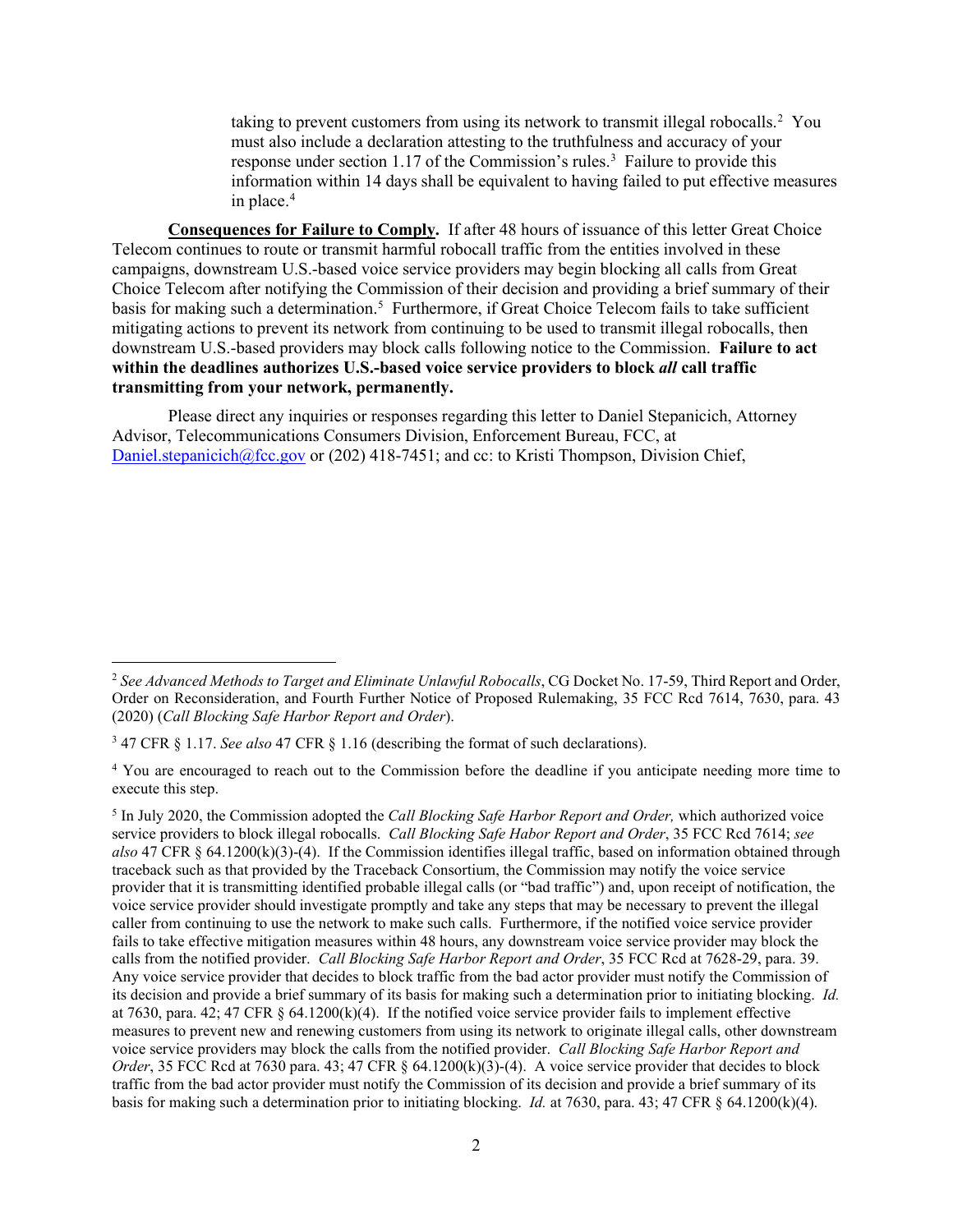Telecommunications Consumers Division, Enforcement Bureau, FCC, at [kristi.thompson@fcc.gov.](about:blank) A copy of this letter has been sent to the Traceback Consortium.

Sincerely,

Loyaan A. Egal Acting Bureau Chief Enforcement Bureau Federal Communications Commission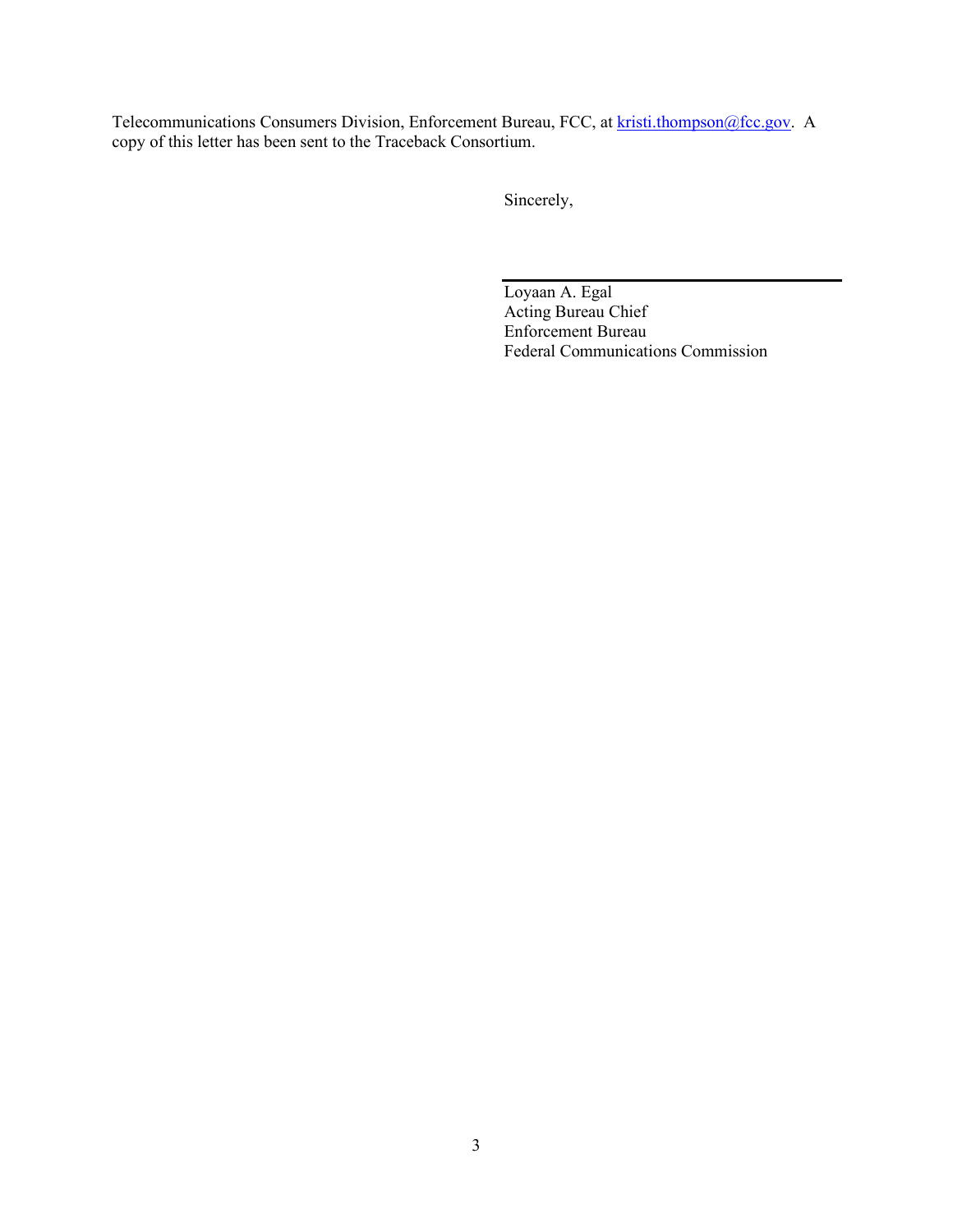## **ATTACHMENT A**

| <b>Customer</b> | Date of Call  | Date of ITG         | <b>Caller ID</b> | <b>Called Number</b> | <b>Description</b> | <b>Violation</b> |
|-----------------|---------------|---------------------|------------------|----------------------|--------------------|------------------|
|                 |               | <b>Notification</b> |                  |                      |                    |                  |
| Clevertel       | Oct. 26, 2021 | Oct. 27, 2021       |                  |                      | Legal-             | 47 USC           |
|                 | 18:15 UTC     | 13:39 UTC           |                  |                      | Consequences       | 227(b); 47       |
|                 |               |                     |                  |                      |                    | <b>CFR</b>       |
|                 |               |                     |                  |                      |                    | 64.1200(a)       |
| Clevertel       | Oct. 26, 2021 | Oct. 27, 2021       |                  |                      | Legal-             | 47 USC           |
|                 | 15:28 UTC     | 17:49 UTC           |                  |                      | Consequences       | 227(b); 47       |
|                 |               |                     |                  |                      |                    | <b>CFR</b>       |
|                 |               |                     |                  |                      |                    | 64.1200(a)       |
| Xtream VoIP     | Oct. 28, 2021 | Oct. 29, 2021       |                  |                      | $SSA-P1-$          | 47 USC           |
|                 | 18:07 UTC     | 20:16 UTC           |                  |                      | TexasFraud         | 227(b); 47       |
|                 |               |                     |                  |                      | (GovtImpers)       | <b>CFR</b>       |
|                 |               |                     |                  |                      |                    | 64.1200(a)       |
| Xtream VoIP     | Oct. 28, 2021 | Oct. 29, 2021       |                  |                      | $SSA-P1-$          | 47 USC           |
|                 | 15:28 UTC     | 20:22 UTC           |                  |                      | TexasFraud         | 227(b); 47       |
|                 |               |                     |                  |                      | (GovtImpers)       | <b>CFR</b>       |
|                 |               |                     |                  |                      |                    | 64.1200(a)       |
| Xtream VoIP     | Oct. 28, 2021 | Oct. 29, 2021       |                  |                      | SSA-P1-            | 47 USC           |
|                 | 15:02 UTC     | 20:28 UTC           |                  |                      | TexasFraud         | $227(b)$ ; 47    |
|                 |               |                     |                  |                      | (GovtImpers)       | <b>CFR</b>       |
|                 |               |                     |                  |                      |                    | 64.1200(a)       |
| Xtream VoIP     | Nov. 13, 2021 | Nov. 15, 2021       |                  |                      | Utility-           | 47 USC           |
|                 | 13:03 UTC     | 13:49 UTC           |                  |                      | 30MinDisconnect    | 227(b); 47       |
|                 |               |                     |                  |                      |                    | <b>CFR</b>       |
|                 |               |                     |                  |                      |                    | 64.1200(a)       |
| Xtream VoIP     | Nov. 15, 2021 | Nov. 16, 2021       |                  |                      | $SSA-P1-$          | 47 USC           |
|                 | 17:13 UTC     | 22:01 UTC           |                  |                      | TexasFraud         | 227(b); 47       |
|                 |               |                     |                  |                      | (GovtImpers)       | <b>CFR</b>       |
|                 |               |                     |                  |                      |                    | 64.1200(a)       |
| Xtream VoIP     | Nov. 22, 2021 | Nov. 29, 2021       |                  |                      | $SSA-P1-$          | 47 USC           |
|                 | 15:21 UTC     | 15:22 UTC           |                  |                      | TexasFraud         | 227(b); 47       |
|                 |               |                     |                  |                      | (GovtImpers)       |                  |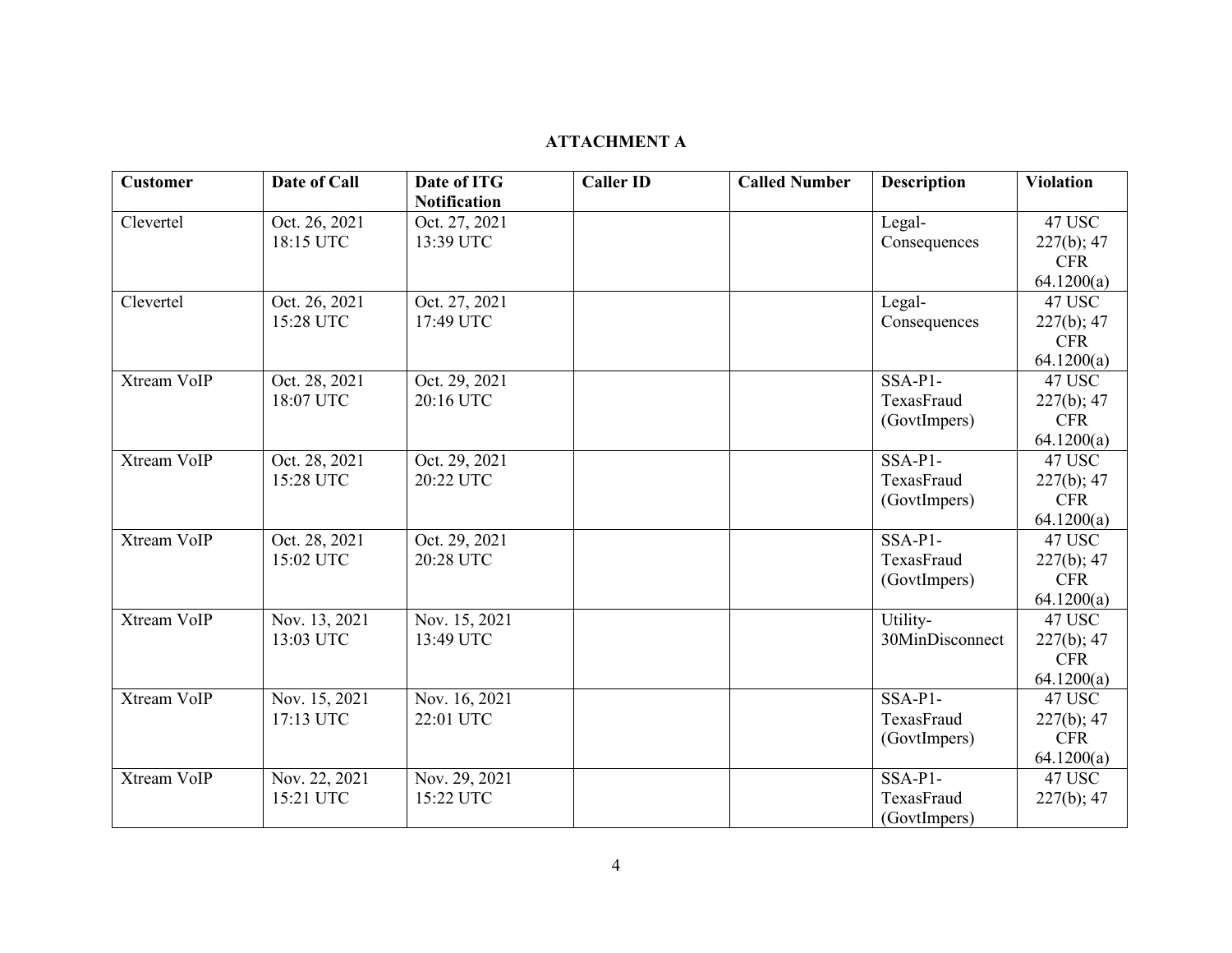|             |               |               |              | <b>CFR</b> |
|-------------|---------------|---------------|--------------|------------|
|             |               |               |              | 64.1200(a) |
| Xtream VoIP | Nov. 22, 2021 | Nov. 23, 2021 | $SSA-P1-$    | 47 USC     |
|             | 21:25 UTC     | 13:45 UTC     | TexasFraud   | 227(b); 47 |
|             |               |               | (GovtImpers) | <b>CFR</b> |
|             |               |               |              | 64.1200(a) |
| Xtream VoIP | Nov. 22, 2021 | Nov. 23, 2021 | $SSA-P1-$    | 47 USC     |
|             | 14:31 UTC     | 16:04 UTC     | TexasFraud   | 227(b); 47 |
|             |               |               | (GovtImpers) | <b>CFR</b> |
|             |               |               |              | 64.1200(a) |
| Xtream VoIP | Nov. 19, 2021 | Nov. 23, 2021 | $SSA-P1-$    | 47 USC     |
|             | 16:23 UTC     | 16:05 UTC     | TexasFraud   | 227(b); 47 |
|             |               |               | (GovtImpers) | <b>CFR</b> |
|             |               |               |              | 64.1200(a) |
| Xtream VoIP | Nov. 22, 2021 | Nov. 23, 2021 | SSA-P1-      | 47 USC     |
|             | 20:30 UTC     | 15:37 UTC     | TexasFraud   | 227(b); 47 |
|             |               |               | (GovtImpers) | <b>CFR</b> |
|             |               |               |              | 64.1200(a) |
| Xtream VoIP | Nov. 23, 2021 | Nov. 23, 2021 | $SSA-P1-$    | 47 USC     |
|             | 15:58 UTC     | 16:40 UTC     | TexasFraud   | 227(b); 47 |
|             |               |               | (GovtImpers) | <b>CFR</b> |
|             |               |               |              | 64.1200(a) |
| Xtream VoIP | Nov. 29, 2021 | Dec. 2, 2021  | $SSA-P1-$    | 47 USC     |
|             | 22:10 UTC     | 17:55 UTC     | TexasFraud   | 227(b); 47 |
|             |               |               | (GovtImpers) | <b>CFR</b> |
|             |               |               |              | 64.1200(a) |
| Xtream VoIP | Nov. 29, 2021 | Nov. 30, 2021 | $SSA-P1-$    | 47 USC     |
|             | 21:06 UTC     | 16:01 UTC     | TexasFraud   | 227(b); 47 |
|             |               |               | (GovtImpers) | <b>CFR</b> |
|             |               |               |              | 64.1200(a) |
| Xtream VoIP | Nov. 29, 2021 | Nov. 30, 2021 | $SSA-P1-$    | 47 USC     |
|             | 17:44 UTC     | 16:03 UTC     | TexasFraud   | 227(b); 47 |
|             |               |               | (GovtImpers) | <b>CFR</b> |
|             |               |               |              | 64.1200(a) |